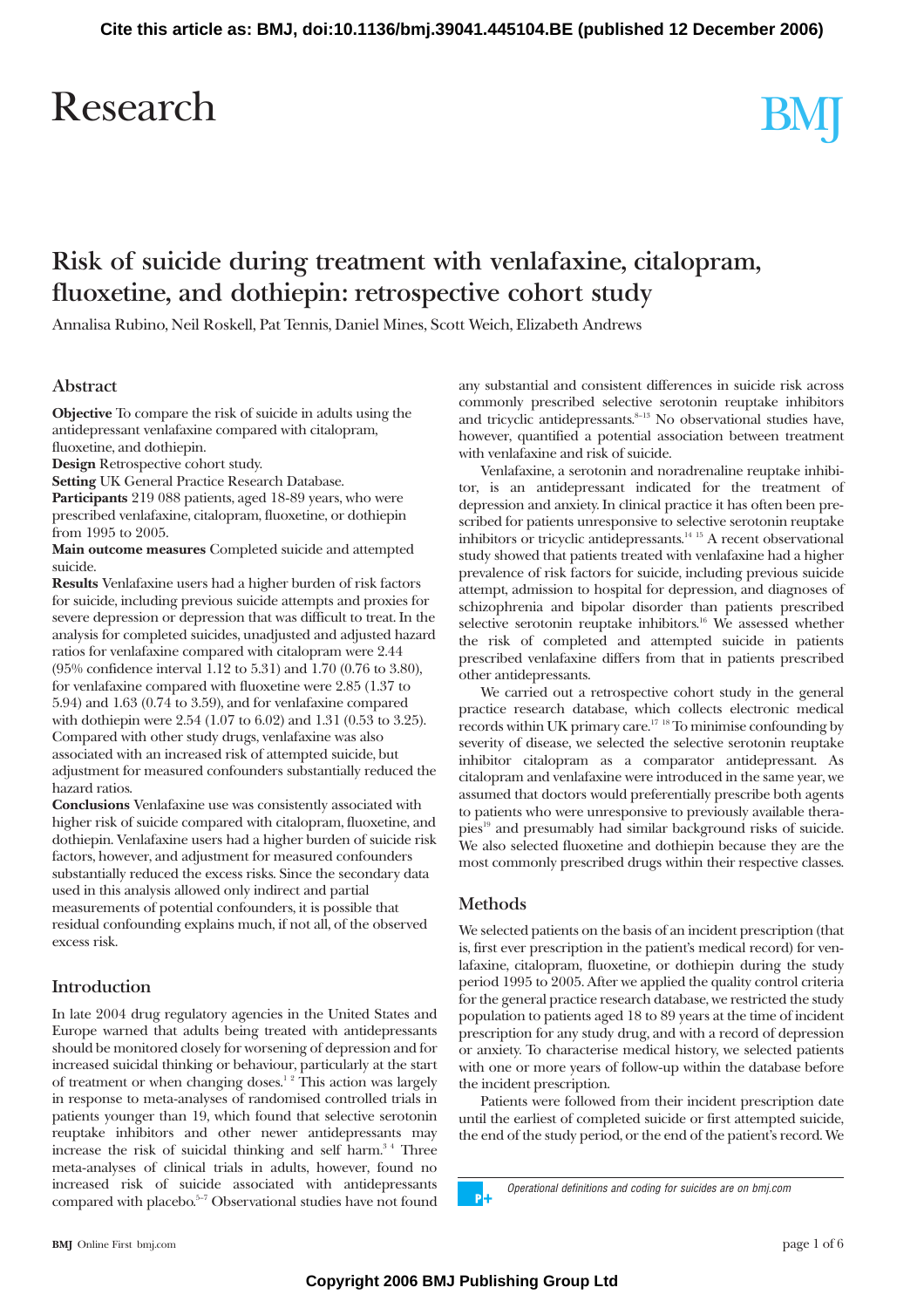censored follow-up time during periods of no use of any study drug.

#### **Outcome measures**

We defined two end points: completed suicide and the first attempted suicide during the study period, including completed suicides.

Completed suicide was defined by any coding for death associated with mention of suicide in free text entries or by a code for suicide in the medical record accompanied by a statement of death in the administrative record (30 days either way). For the completed suicide analysis we included patients with records of attempted suicide during the study period.

Attempted suicides were identified by a code for suicide attempts. We excluded records that at the review of free text notes did not seem to represent attempted suicide—for example, unintentional overdose or self harm without suicidal intent (see bmj.com).

#### **Exposure to study drugs**

We assumed that exposure to any study drug began on the day after the prescription date and extended to 14 days after the imputed end of the prescription, based on number of pills supplied and dosing instructions. If there was no gap between the imputed end of a first prescription plus 14 days and the date of the subsequent prescription for the same drug, then we concatenated the two periods to represent a continuous episode of treatment. We concatenated subsequent prescriptions similarly. Each participant could experience multiple episodes of treatment for one or more study drugs.

When prescription records indicated concomitant use of multiple antidepressants, including non-study antidepressants, we assumed there was a switch in therapy. When switching therapy participants could have been exposed to more than one antidepressant for a short period, and we accounted for this "overlap with other antidepressant" in the stratified and multivariable analyses. We also examined the effect of allocating usage time for only seven days after the imputed end of a prescription.

#### **Analysis covariates**

To account for potential confounders we identified known risk factors for suicide, including the severity of underlying disease. The confounders we considered were age, sex, diagnosis for study inclusion (depression or anxiety, or both), suicide attempts, major life events, lifestyle factors, family history of psychiatric morbidity, psychotropic comedications, and psychiatric comorbidities. Age was categorised into the groups 18-29, 30-59, and 60 or more years. We also evaluated chronic and disabling nonpsychiatric morbidities that are known to be associated with onset or worsening of depression. We estimated severity of depression and depression that was resistant to treatment using proxies such as admission to hospital and referrals to specialist mental health services, history of antidepressant treatment, antidepressant multitherapy, and number of other previous antidepressants. We also used an initial prescription of 14 days or less as a proxy for clinician perceived risk of suicide. Because the first 30 days of treatment with antidepressants have been associated with a higher risk of suicide,<sup>10</sup> we coded this period separately.

At the start of each treatment episode we reassessed confounding factors that could change throughout follow-up (for example, psychotropic therapy). We derived confounders for any time and for one month, one year, and ever before an episode of treatment, as appropriate.

#### **Statistical analysis**

For each druggroup we calculated the incidence rate (95% confidence intervals) for completed suicide and first attempted suicide by dividing the number of outcomes by the total person time of use of each drug(person years at risk). We evaluated the potential confounding effect of each covariate by comparing unadjusted and adjusted incidence rate ratios using Mantel-Haenszel methods.

For each outcome we built a time dependent Cox hazards regression model. Follow-up time was linked to calendar time. Time zero was set at 1 January 1995. Patients could contribute usage time to more than one treatment. To avoid saturation of the statistical model in the completed suicide analysis we limited the analysis covariates to age, sex, age-sex interaction, overlap with other antidepressants, and the 10 confounders associated with the largest changes of the adjusted incidence rate ratio of venlafaxine with each comparator. This resulted in 24 analysis covariates because we introduced those confounders identified in more than one paired comparison (for example, venlafaxine versus citalopram, venlafaxine versus fluoxetine, and venlafaxine versus dothiepin) only once in the model. The larger number of outcomes in the attempted suicide analysis allowed us to include in the model all the variables that modified the adjusted incidence rate ratios. We estimated hazard ratios (95% confidence intervals) for each treatment comparison and for each potential confounder in the model. All analyses were carried out using SAS for UNIX software (version 9.1).

#### **Results**

Overall, 219 088 patients aged 18-89 years who were prescribed venlafaxine, citalopram, fluoxetine, or dothiepin from 1995 to 2005 were identified from the general practice research database. The distribution of the population characteristics across druggroups and analysis covariates used in the completed and the attempted suicide analyses were similar. Table 1 provides data from the completed suicide analysis only.

Distributions of age and sex were consistent across drug groups (table 1). Most patients (90.5%,  $n = 198231$ ) had a diagnosis of depression as opposed to anxiety. About 25% of patients had both diagnoses, and this proportion was higher among patients treated with venlafaxine  $(35.4\%, n = 7725)$  than among those treated with fluoxetine  $(22.0\% \text{ n} = 20\,893)$ , citalopram (27.3%, n = 16 073), or dothiepin (23.9%, n = 10 387). Patients prescribed venlafaxine also showed signs of more severe or difficult to treat depression. For instance, history of other antidepressant therapy, history of antidepressant multitherapy, and history of treatment with three or more antidepressants were more common among patients treated with venlafaxine (table 1). Furthermore, proxies of depression severity, such as admission to hospital for psychiatric disorders and referral to specialist mental health care, were more common among those prescribed venlafaxine than those prescribed comparator drugs (table 1). Previous attempted suicide was twice as common among venlafaxine users than among citalopram or fluoxetine users. Other suicide risk factors, including psychotropic therapy and family history of psychiatric disorders, were also more common among venlafaxine users (table 1). Distribution of chronic or incapacitating morbidities known to be associated with depression did not differ across drug groups. Similarly, bereavement or marital problems were equally distributed across groups (table 1).

#### **Incidence rate and hazard ratio**

The completed suicide analysis encompassed 54 events over 173 452 person years for use of any study drug, and the first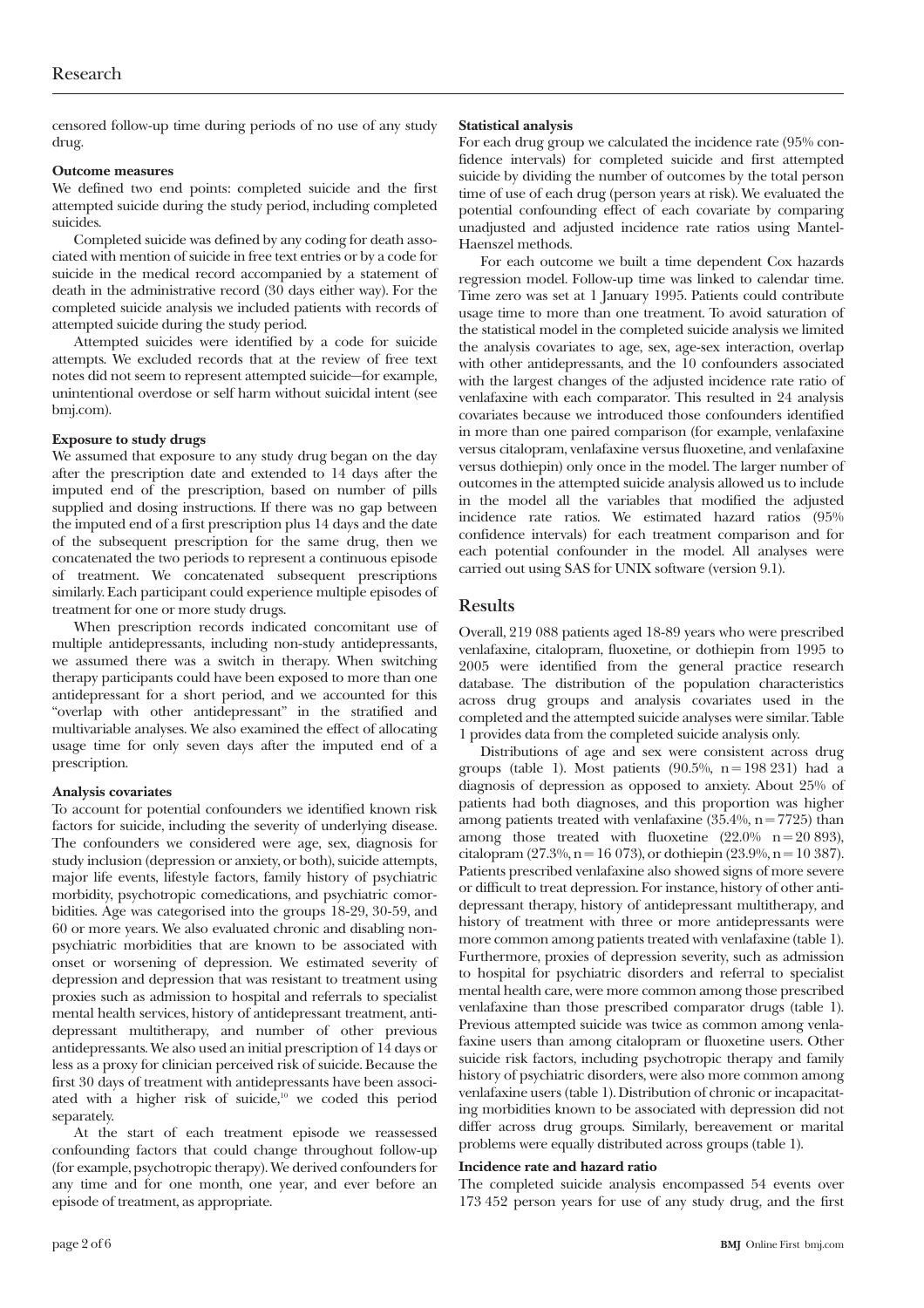**Table 1** Frequency distribution of population characteristics by antidepressant use in completed suicide analysis. Values are percentages (numbers) unless stated otherwise

| <b>Characteristic</b>                                                                      | Venlafaxine       | Citalopram        | <b>Fluoxetine</b> | Dothiepin         |
|--------------------------------------------------------------------------------------------|-------------------|-------------------|-------------------|-------------------|
| No of participants                                                                         | 37 857            | 75 749            | 108 934           | 54 035            |
| Mean (SD) age (years)                                                                      | 46.2 (16.4)       | 47.1 (18.0)       | 43.9 (16.7)       | 48.6 (7.3)        |
| Men                                                                                        | 33.5 (12          | 30.5 (23)         | 30.6 (33          | 30.0 (16          |
|                                                                                            | 671)              | 108)              | 322)              | 212)              |
| No of treatment episodes                                                                   | 89 296            | 160 189           | 283 865           | 125 123           |
| First prescription $\leq$ 14 days                                                          | 9.9 (8872)        | 7.3 (11 622)      | 19.7 (55<br>960)  | 10.2 (12<br>751)  |
| Overlap with other<br>antidepressants                                                      | 22.4 (19<br>997)  | 11.6 (18<br>554)  | 8.7 (24 705)      | 13.4 (16<br>755)  |
| Exposure during first 30 days<br>of treatment episode                                      | 53.8 (48)<br>036) | 59.9 (96<br>(019) | 54.8 (155<br>571) | 59.5 (74<br>408)  |
| Drug history before treatment<br>episode:                                                  |                   |                   |                   |                   |
| Same antidepressant                                                                        | 61.6 (55<br>008)  | 54.3 (87<br>000)  | 63.2 (179<br>492) | 60.4 (75<br>535)  |
| Other antidepressants                                                                      | 90.6 (80<br>871)  | 68.7 (109<br>972) | 59.9 (170<br>077) | 62.6 (78<br>283)  |
| Other antidepressants in<br>previous year                                                  | 55.9 (49<br>960)  | 32.5 (52<br>056)  | 25.8 (73<br>278)  | 32.3 (40<br>428)  |
| History of antidepressant<br>multitherapy                                                  | 13.4 (11<br>933)  | 7.2 (11 588)      | 5.8 (16 599)      | 7.4 (9207)        |
| No of other previous<br>antidepressants:                                                   |                   |                   |                   |                   |
| 0                                                                                          | 9.4 (8425)        | 31.3 (50<br>217)  | 40.1 (113<br>788) | 37.4 (46)<br>840) |
| $\geq 3$                                                                                   | 40.8 (36)<br>417) | 22.9 (36<br>610)  | 14.7 (41<br>753)  | 17.3 (21<br>591)  |
| Any psychotropic therapy* in<br>60 days before treatment<br>episode                        | 25.8 (23<br>014)  | 18.2 (29<br>162)  | 13.9 (39<br>566)  | 18.5 (23<br>162)  |
| Suicidal behaviour in year<br>before treatment episode                                     | 1.9 (1737)        | 0.9(1423)         | $0.8$ (2213)      | 0.4(549)          |
| Admission to hospital for<br>psychiatric disorders in<br>month before treatment<br>episode | 1.2 (1098)        | 0.9 (1403)        | $0.6$ (1825)      | $0.6$ (726)       |
| Psychiatric referral in year<br>before treatment episode                                   | 3.4 (3002)        | 1.7 (2756)        | 1.0 (2979)        | $0.7$ (913)       |
| Any psychiatric morbidity† in<br>year before treatment<br>episode                          | 76.8 (68<br>609)  | 78.4 (125<br>561) | 77.3 (219<br>540) | 69.8 (87<br>306)  |
| Non-psychiatric morbidity‡                                                                 | 11.2 (10<br>036)  | 11.9 (18<br>988)  | 10.3 (29)<br>333) | 12.2 (15<br>279)  |
| Major life events                                                                          | 2.8 (2469)        | 2.9 (4693)        | 2.9 (8303)        | 3.6 (4493)        |
| Lifestyle factors                                                                          | 8.5 (7581)        | 7.4 (11 830)      | 5.1 (14 618)      | 4.5 (5576)        |
| Family history of psychiatric<br>morbidity                                                 | 2.1<br>(1846)     | 1.5 (2344)        | 1.1 (2999)        | $1.0$ (1205)      |

\*Mood stabilisers, including carbamazepine, clonazepam, gabapentin, lamotrigine, lithium, topiramate, valproic acid, antipsychotics, and benzodiazepines.

†Depression, including dysthymia and chronic fatigue syndrome; somatoform disorders (for example, somatisation disorder and hypochondriasis); eating disorders (anorexia and bulimia nervosa); anxiety disorders, including phobias (social phobia, agoraphobia, simple phobias), obsessive-compulsive disorder, panic disorder, and post-traumatic stress disorder; mixed anxiety depressive disorder; bipolar affective disorder; schizophrenia; substance abuse disorder and alcohol abuse syndrome; dementia; and personality disorders, including schizoid, borderline, and antisocial behaviour.

‡Cancer, Parkinson's disease, multiple sclerosis, diabetes, cirrhosis, myocardial infarction, stroke, renal failure, respiratory diseases, and arthritis.

attempted suicide analysis encompassed 3060 events over 169 735 person years at risk. The incidence rate of both completed and first attempted suicide was higher for venlafaxine treatment than for each comparator treatment (table 2).

Mantel-Haenszel adjusted incidence rate ratios were calculated for both the completed and the attempted suicide analyses (data not shown). In both analyses, adjustment for the higher risk of suicide during the first 30 days of treatment consistently increased the incidence rate ratio in each comparison. For most confounders, however, adjustment was associated with a reduction in the incidence rate ratio. History of antidepressant **Table 2** Unadjusted incidence rate (95% confidence interval) of completed and first attempted suicides in adults according to antidepressant

| <b>Event and antidepressant</b> | No of<br>patients* | <b>Person years</b><br>at risk | No of<br>events | Incidence rate<br>(95% CI) per 1000<br>person years |
|---------------------------------|--------------------|--------------------------------|-----------------|-----------------------------------------------------|
| Completed suicide:              |                    |                                |                 |                                                     |
| Venlafaxine                     | 37 857             | 28 087                         | 18              | $0.64$ (0.40 to 1.02)                               |
| Citalopram                      | 75 749             | 45 639                         | 12              | $0.26$ $(0.15 \text{ to } 0.46)$                    |
| Fluoxetine                      | 108 934            | 66 636                         | 15              | $0.23$ $(0.14 \text{ to } 0.37)$                    |
| Dothiepin                       | 54 035             | 33 090                         | 9               | 0.27 (0.14 to 0.52)                                 |
| First attempted suicide:        |                    |                                |                 |                                                     |
| Venlafaxine                     | 37 132             | 26 854                         | 715             | 26.6 (24.7 to 28.7)                                 |
| Citalopram                      | 75 103             | 44 788                         | 781             | 17.4 (16.3 to 18.7)                                 |
| Fluoxetine                      | 108 474            | 65 416                         | 1138            | 17.4 (16.4 to 18.4)                                 |
| Dothiepin                       | 53 818             | 32 677                         | 426             | 13.0 (11.9 to 14.3)                                 |
|                                 |                    |                                |                 |                                                     |

\*Patients could contribute person years at risk to more than one antidepressant.

therapy, including antidepressant multitherapy and psychotropic therapy, and previous suicide attempts had the strongest confoundingeffect on the association between venlafaxine and completed or attempted suicide.

Unadjusted and adjusted hazard ratios were calculated for venlafaxine compared with each study drug. The unadjusted risk of completed suicide was more than twice as high during venlafaxine treatment. Adjustment for the measured confounders in the completed suicide models, however, reduced the excess risk by at least 50% in each paired comparison (table 3). The unadjusted risk of attempted suicide was also higher during venlafaxine treatment compared with citalopram, fluoxetine, and dothiepin treatments. The hazard ratio was substantially reduced after adjustment for measured confounders (table 4).

When the extended time at risk was reduced from 14 to seven days after the imputed end of a prescription, the adjusted hazard ratio of venlafaxine compared with citalopram increased from 1.70 (95% confidence interval 0.76 to 3.80) to 1.87 (0.81 to 4.29) in the completed suicide analysis and from 1.20 (1.07 to 1.34) to 1.23 (1.10 to 1.37) in the attempted suicide analysis, but such an increase was inconsistent across comparisons (table 5).

#### **Discussion**

The antidepressant venlafaxine was associated with a higher risk of suicide compared with citalopram, fluoxetine, and dothiepin. Venlafaxine users had a higher burden of risk factors for suicide, however, and adjustment for measured confounders substantially reduced the excess risks. While these data may reflect a causal association between venlafaxine use and suicide, given the substantial attenuation of this association after adjustment for confoundingand the nature of the data, it is possible that residual confounding could explain much or all of the remaining risk.

Venlafaxine use in this study population of adults was associated with markers of severe and difficult to treat depression, with psychiatric comorbidities, and with previous treatment with psychotropic agents such as antipsychotics and mood stabilisers.<sup>16</sup> Admission to hospital for a psychiatric disorder and specialist care, family history of psychiatric morbidities, and a history of suicide attempts were also more prevalent in venlafaxine users. Furthermore, venlafaxine users were twice as likely to have an overlap prescription for another antidepressant, suggesting more frequent switching of drugs. Patients may switch antidepressant drugs owing to failure to achieve the desired therapeutic effect, suggesting that venlafaxine users had severe or treatment resistant depression.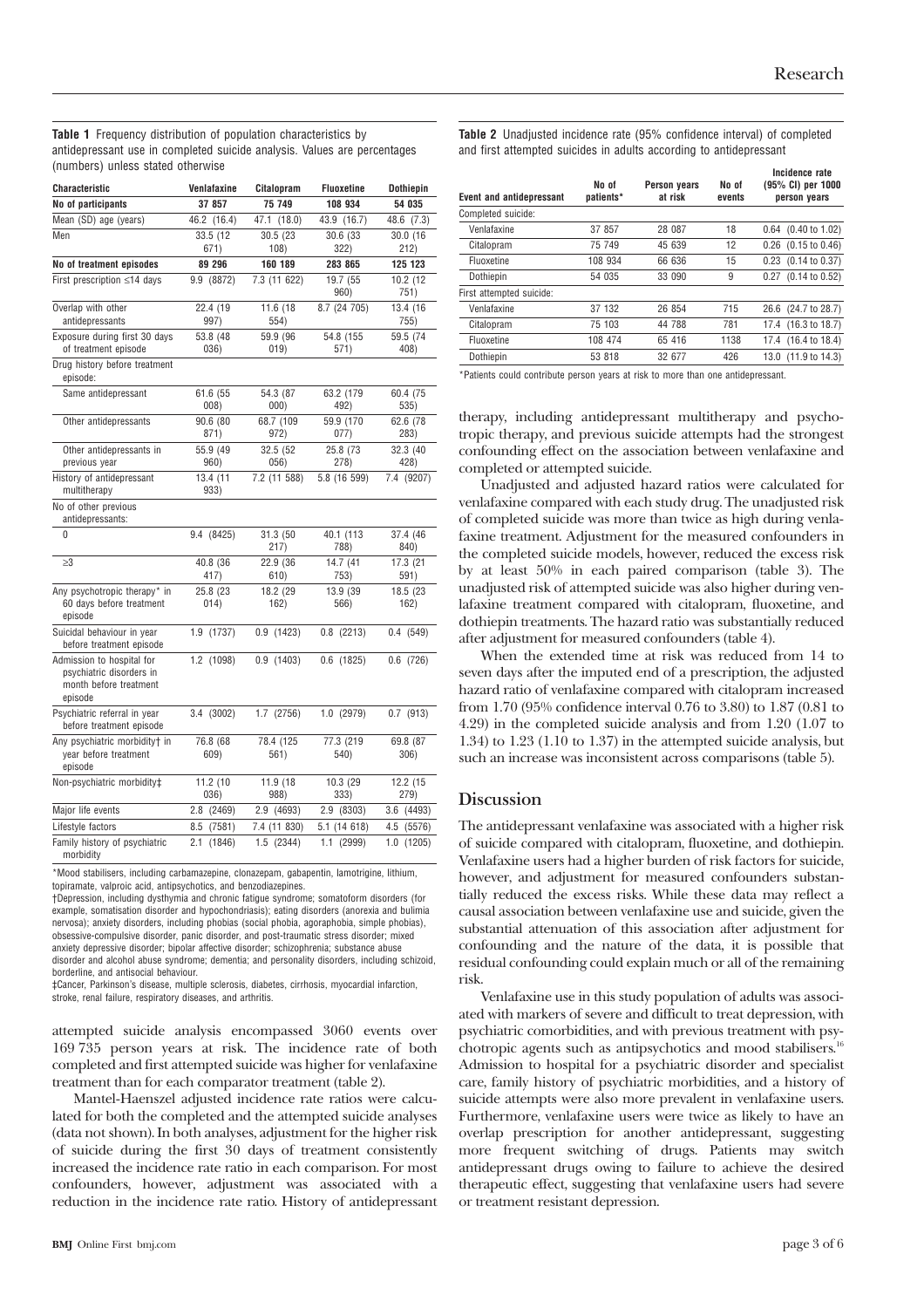**Table 3** Cox proportional hazard model to estimate risk of completed suicide after adjustment for measured risk factors and confounders

| <b>Analysis covariates</b>                                                                       | Hazard ratio* (95% CI)                                      |
|--------------------------------------------------------------------------------------------------|-------------------------------------------------------------|
| Venlafaxine v citalopram                                                                         | 1.70 (0.76 to 3.80); 2.44 (1.12 to<br>$5.31$ ) <sup>+</sup> |
| Venlafaxine v fluoxetine                                                                         | 1.63 (0.74 to 3.59); 2.85 (1.37 to<br>$5.94$ ) <sup>+</sup> |
| Venlafaxine v dothiepin                                                                          | 1.31 (0.53 to 3.25); 2.54 (1.07 to<br>$6.02$ ) <sup>+</sup> |
| Men <i>v</i> women                                                                               | 2.15 (0.53 to 8.67)                                         |
| Age at start of treatment episode:                                                               |                                                             |
| 30-59 v 18-29                                                                                    | $0.56$ $(0.17 \text{ to } 1.77)$                            |
| ≥60 $v$ 18-29                                                                                    | $0.33$ $(0.07 \text{ to } 1.51)$                            |
| Sex-age interaction:                                                                             |                                                             |
| Men aged 30-59                                                                                   | 1.83 (0.38 to 8.80)                                         |
| Men aged $\geq 60$                                                                               | 2.31 (0.32 to 16.47)                                        |
| Overlap with other antidepressants (yes v no)                                                    | $0.75$ $(0.15 \text{ to } 3.65)$                            |
| First 30 days of treatment episode (yes $v$ no)                                                  | 2.85 (1.51 to 5.39)                                         |
| Duration of first prescription ( $\leq$ 14 $v \geq$ 15 days)                                     | 1.35 (0.55 to 3.31)                                         |
| Drug history before treatment episode:                                                           |                                                             |
| Same antidepressant (yes v no)                                                                   | $0.51$ $(0.26 \text{ to } 0.99)$                            |
| Other antidepressants ever before (yes $v$ no)                                                   | $0.56$ $(0.21 \text{ to } 1.50)$                            |
| Other antidepressants in year before (yes $v$ no)                                                | 2.21 (0.91 to 5.39)                                         |
| No of other previous antidepressants (3 $v$ 1 or 2)                                              | 1.00 $(0.48 \text{ to } 2.09)$                              |
| History of antidepressant multitherapy (yes v no)                                                | 1.40 (0.59 to 3.30)                                         |
| Suicidal behaviour in year before treatment episode<br>(yes $v$ no)                              | 7.51 (2.82 to 19.96)                                        |
| Admission to hospital for psychiatric disorder in<br>month before treatment episode (yes $v$ no) | 2.53 (0.74 to 8.68)                                         |
| Psychiatric referral in year before treatment episode<br>(yes v no)                              | $0.99$ $(0.23$ to 4.32)                                     |
| Psychotropic therapy in 60 days before treatment<br>episode:                                     |                                                             |
| Any psychotropics (yes v no)                                                                     | 1.96 (0.86 to 4.42)                                         |
| Antipsychotics (yes v no)                                                                        | 2.46 (1.05 to 5.80)                                         |
| Mood stabilisers (yes v no)                                                                      | $0.71$ $(0.22$ to 2.34)                                     |
| Any psychiatric morbidity in year before treatment<br>episode (yes v no)                         | 0.84 (0.39 to 1.82)                                         |
| Medical history:                                                                                 |                                                             |
| Bipolar disorder (yes v no)                                                                      | 4.94 (1.30 to 18.84)                                        |
| Depression (yes v no)                                                                            | 1.15 (0.34 to 3.86)                                         |
| Mixed anxiety and depression (yes $v$ no)                                                        | $0.71$ $(0.33 \text{ to } 1.50)$                            |
| Substance misuse (yes v no)                                                                      | 1.30 (0.54 to 3.13)                                         |
|                                                                                                  |                                                             |

\*Measures relative risk of completed suicide adjusted for each analysis covariate after adjustment for all other variables in model, including treatment. †Unadjusted values.

In our study, suicide rates were consistently higher across study drugs during the first 30 days of a treatment episode, confirming that starting antidepressants is associated with a higher risk of suicide.<sup>8</sup> The study also confirmed that markers for severity of psychiatric morbidity were associated with an increased risk of suicide and suicide attempt in each druggroup.

#### **Confounding**

Pharmacoepidemiological studies are potentially confounded by indication; factors associated with choice of therapy may also be risk factors for the study outcome. Although a randomised clinical trial can eliminate such confounding, this design is not feasible to evaluate such rare outcomes as suicide. The richness of longitudinal records in the UK general practice research database allowed us to adjust for many factors associated with the risk of suicide and with the selection of antidepressant treatment, but it is possible that our adjustment was incomplete. The ability to control for confounding depends on the accurate measurement of potential confounders. Even when the sensitivity and specificity of the confounder measures are 90%, more than  $30\%$  of confounding remains uncontrolled.<sup>20</sup> Adjustment

**Table 4** Cox proportional hazard model to estimate risk of attempted suicide in adults according to antidepressants after adjustment for measured risk factors and confounders

| <b>Analysis covariates</b>                                                                      | Hazard ratio* (95% CI)                                      |
|-------------------------------------------------------------------------------------------------|-------------------------------------------------------------|
| Venlafaxine v citalopram                                                                        | 1.20 (1.07 to 1.34); 1.49 (1.34 to<br>$1.66$ ) <sup>+</sup> |
| Venlafaxine v fluoxetine                                                                        | 1.28 (1.15 to 1.42); 1.68 (1.52 to<br>$1.86$ ) <sup>+</sup> |
| Venlafaxine v dothiepin                                                                         | 1.47 (1.29 to 1.68); 2.41 (2.11 to<br>$2.74$ ) <sup>+</sup> |
| Men v women                                                                                     | 0.98 (0.85 to 1.14)                                         |
| Age at start of treatment episode:                                                              |                                                             |
| 30-59 v 18-29                                                                                   | $0.37$ $(0.33$ to $0.41)$                                   |
| ≥60 $v$ 18-29                                                                                   | $0.12$ $(0.10 \text{ to } 0.14)$                            |
| Sex-age interaction:                                                                            |                                                             |
| Men aged 30-59                                                                                  | 1.18 (0.99 to 1.41)                                         |
| Men aged $\geq 60$                                                                              | 1.42 (1.04 to 1.93)                                         |
| Overlap with other antidepressants (yes $v$ no)                                                 | 1.74 (1.45 to 2.08)                                         |
| First 30 days of treatment episode (yes v no)                                                   | 2.08 (1.91 to 2.27)                                         |
| Duration of first prescription ( $\leq$ 14 $v \geq$ 15 days)                                    | 1.65 (1.46 to 1.86)                                         |
| Drug history:                                                                                   |                                                             |
| Same antidepressant (yes v no)                                                                  | $0.73$ $(0.67 \text{ to } 0.80)$                            |
| Other antidepressant in year before treatment<br>episode (yes v no)                             | 1.17 (1.05 to 1.29)                                         |
| No of previous other antidepressants:                                                           |                                                             |
| 1 or $2 v 0$                                                                                    | 1.04 (0.93 to 1.16)                                         |
| 3 <sub>V</sub> 0                                                                                | 1.14 $(1.00 \text{ to } 1.31)$                              |
| History of antidepressant multitherapy (yes v no)                                               | 1.01 (0.88 to 1.16)                                         |
| Admission to hospital for psychiatric disorders in<br>month before treatment episode (yes v no) | 3.06 (2.48 to 3.77)                                         |
| Psychiatric referral in year before treatment<br>episode (yes v no)                             | 1.80 (1.48 to 2.18)                                         |
| Psychotropic therapy in 60 days before treatment<br>episode:                                    |                                                             |
| Any psychotropics (yes v no)                                                                    | 2.22 (2.01 to 2.46)                                         |
| Antipsychotics (yes v no)                                                                       | 1.07 (0.93 to 1.22)                                         |
| Mood stabilisers (yes v no)                                                                     | 0.88 (0.73 to 1.06)                                         |
| Diagnosis of depression (yes $v$ no)                                                            | 1.42 (1.05 to 1.91)                                         |
| Medical history:                                                                                |                                                             |
| Bipolar disorder (yes v no)                                                                     | 1.47 (1.05 to 2.07)                                         |
| Depression (yes v no)                                                                           | 1.09 (0.74 to 1.59)                                         |
| Eating disorder (yes v no)                                                                      | 1.71 (1.41 to 2.06)                                         |
| Personality disorder (yes v no)                                                                 | 1.78 (1.49 to 2.12)                                         |
| Substance misuse (yes v no)                                                                     | 2.24 (1.96 to 2.57)                                         |
| Psychiatric morbidity in year before treatment<br>episode:                                      |                                                             |
| Any psychiatric morbidity (yes v no)                                                            | 1.01 (0.82 to 1.24)                                         |
| Anxiety (yes v no)                                                                              | 1.11 (1.00 to 1.23)                                         |
| Depression (yes v no)                                                                           | 1.46 (1.22 to 1.74)                                         |
| Mixed anxiety and depression (yes v no)                                                         | 1.00 (0.88 to 1.11)                                         |
| Substance misuse (yes v no)                                                                     | 1.62 (1.35 to 1.95)                                         |
| Any health problem before or during treatment<br>episode (yes v no)                             | 0.72 (0.61 to 0.83)                                         |

\*Measures relative risk of completed suicide adjusted for each analysis covariate after adjustment for all other variables in model, including treatment.

†Unadjusted values.

for misclassification of this magnitude would move the point estimate for the risk of completed suicide for venlafaxine compared with citalopram from 1.70 to 1.39, and for attempted suicide from 1.20 to 1.07. We anticipated that data for defining referrals to mental health care and admission to hospital, as well as data on prescriptions, were appropriate and comprehensive. Psychiatric diagnoses, however, may be undiagnosed or misclassified to a noticeable extent. Most notably, severity of disease, a strong determinant of suicide risk, could only be measured indirectly. Furthermore, recognised risk factors for suicide, such as hopelessness, impulsivity, and abuse (child, domestic, or sexual),<sup>21-23</sup> unemployment, poverty, social isolation, and suicidal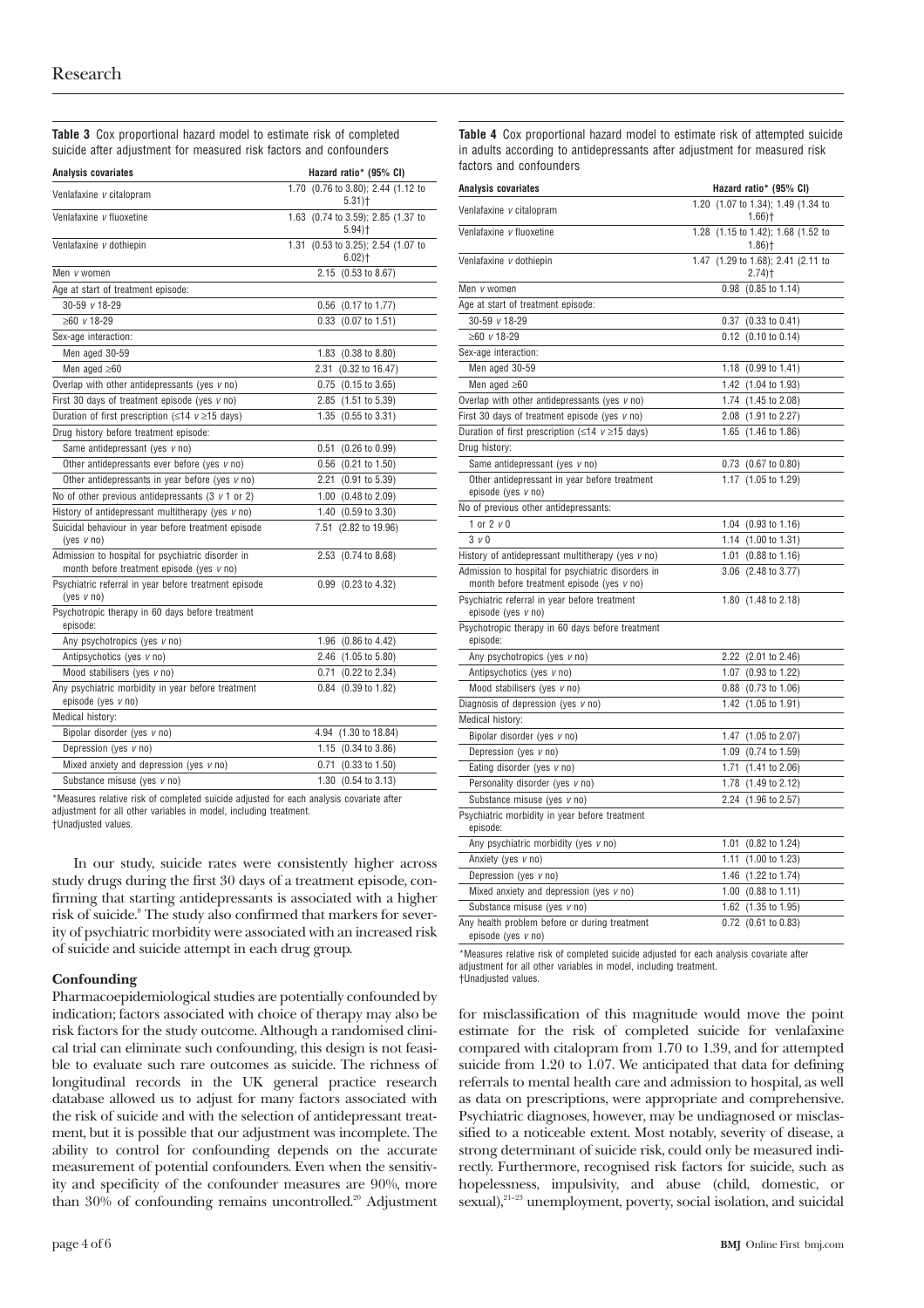**Table 5** Unadjusted and adjusted hazard ratios (95% CI) for completed and attempted suicides for venlafaxine treatment compared with citalopram, fluoxetine and dothiepin treatment when time at risk included seven or 14 days at imputed end of prescription

|                              |                                        | 14 days                              |                                                          | 7 days                               |  |
|------------------------------|----------------------------------------|--------------------------------------|----------------------------------------------------------|--------------------------------------|--|
| Event and<br>antidepressants | Unadjusted<br>hazard ratio<br>(95% CI) | Adjusted<br>hazard ratio<br>(95% CI) | <b>Unadjusted</b><br>hazard ratio<br>$(95\% \text{ CI})$ | Adjusted<br>hazard ratio<br>(95% CI) |  |
| Completed suicide:           |                                        |                                      |                                                          |                                      |  |
| Venlafaxine v                | 2.44                                   | 1.70                                 | 2.56                                                     | 1.87                                 |  |
| citalopram                   | $(1.12 \text{ to } 5.31)$              | $(0.76 \text{ to } 3.80)$            | $(1.14 \text{ to } 5.77)$                                | $(0.81 \text{ to } 4.29)$            |  |
| Venlafaxine v                | 2.85                                   | 1.63                                 | 3.19                                                     | 1.87                                 |  |
| fluoxetine                   | $(1.37 \text{ to } 5.94)$              | $(0.74 \text{ to } 3.59)$            | $(1.46 \text{ to } 7.00)$                                | $(0.81 \text{ to } 4.32)$            |  |
| Venlafaxine v                | 2.54                                   | 1.31                                 | 2.37                                                     | 1.27                                 |  |
| dothiepin                    | $(1.07 \text{ to } 6.02)$              | $(0.53 \text{ to } 3.25)$            | $(0.98 \text{ to } 5.73)$                                | (0.51 to 3.18)                       |  |
| Attempted suicide:           |                                        |                                      |                                                          |                                      |  |
| Venlafaxine v                | 1.49                                   | 1.20                                 | 1.52                                                     | 1.23                                 |  |
| citalopram                   | $(1.34 \text{ to } 1.66)$              | $(1.07 \text{ to } 1.34)$            | $(1.36 \text{ to } 1.69)$                                | $(1.10 \text{ to } 1.37)$            |  |
| Venlafaxine v                | 1.68                                   | 1.28                                 | 1.68                                                     | 1.28                                 |  |
| fluoxetine                   | $(1.52 \text{ to } 1.86)$              | $(1.15 \text{ to } 1.42)$            | $(1.52 \text{ to } 1.87)$                                | $(1.14 \text{ to } 1.43)$            |  |
| Venlafaxine v                | 2.41                                   | 1.47                                 | 2.38                                                     | 1.45                                 |  |
| dothiepin                    | (2.11 to 2.74)                         | $(1.29 \text{ to } 1.68)$            | (2.08 to 2.72)                                           | $(1.27 \text{ to } 1.67)$            |  |

ideation, are not routinely recorded in the general practice research database and could not be accounted for in this analysis.

Adjustment for measured confounders substantially reduced the excess risk of suicide associated with venlafaxine. As the amount of residual confounding tends to reflect the overall confounding in the data, $20^{24}$  adjustment for measured confounding was unlikely to fully compensate for a potential bias introduced by systematic channelling of more severely depressed patients towards venlafaxine treatment. We suspect that correction for this residual bias could result in further change of the effect estimates towards the null value.

#### **Study strengths and limitations**

The major strength of this study was the large study population and the completeness of longitudinal records for assessment of drug use and measurement of risk factors. We also confirmed many of the expected associations with risk factors, such as markers of depression severity, and suicide risk. As with any retrospective study using secondary data, however, this study had several limitations, including lack of direct measurement of disease severity and partial assessment of some variables such as major life events that are likely to be inconsistently recorded in the general practice research database. The potential for some exposure and outcome misclassification should also be considered. We imputed drug use and time at risk on the basis of fully comprehensive prescription records from the database. However, prescribing within the secondary care setting might have been missing, leading to potential underestimation of drug use in more severe patients under psychiatric care. To impute duration of prescriptions and time at risk we made assumptions; overall compliance with treatments was also assumed. We used a sensitivity analysis to evaluate whether reducing the duration of drug use after the imputed end of prescriptions from 14 to seven days affected the relative risk estimate. Shortening the definition of time at risk only marginally and inconsistently increased the relative risk estimates and did not lead to a substantial difference in study results.

One of the strengths of the general practice research database is the high quality of information on mortality, including cause of death.<sup>11 18</sup> None the less, in secondary data cause of death is associated with some misclassification, all the more given the nature of this specific study outcome, since completed

suicide is most often an unwitnessed event and loaded with social stigma. Although we identified completed suicide in accordance with procedures previously published and validated  $^{\rm 10~11}$  potential misclassification and under-ascertainment cannot be ruled out. We would anticipate that misclassification of completed suicides is less likely among people with most severe depression—that is, patients taking venlafaxine—who can be expected to be more closely monitored. Attempted suicide represented a less clearly defined outcome and non-differential misclassification, which may bias the relative risk towards the null, could occur.

#### **Conclusions**

We found a higher risk of suicide associated with venlafaxine compared with citalopram, fluoxetine, and dothiepin, which could reflect a causal association. However, because venlafaxine was channelled towards patients with more severe and treatment resistant depression, adjustment for measured risk factors could have left residual confounding that could explain some or all of the excess risk associated with venlafaxine.

We thank William Irish and Ken Rothman for their contribution to the analysis, interpretation of the results, and preparation of the manuscript.

Contributors: AR, NR, PT, EA were responsible for the study design, data analysis, and interpretation, with contributions from DM and SW. AR and NR developed the study protocol. NR was responsible for the statistical analysis. AR, PT, and SW reviewed notes for the definition of completed and attempted suicides. AR wrote the paper, with contributions from all authors. EA is the guarantor.

Funding: This study was sponsored by Wyeth, which produces and markets venlafaxine. The contract between RTI Health Solutions and Wyeth specified that the authors at RTI Health Solutions had ultimate control over all aspects of the study, including control over publication. During the course of the study, however, any differences about the presentation or interpretation of findings that arose between the company author and external investigators were resolved through honest scientific debate. All authors had access to the statistical reports and tables supporting the publication.

Competing interests: All other authors have no personal financial interest in the drugstudies. RTI Health Solutions has received research funding from several companies, including Lilly, GlaxoSmithKline, and Pfizer, who market antidepressants and potentially gain or lose financially from the results of the study.

Ethical approval: This study was approved by the institutional review board at RTI International and the General Practice Research Database Scientific and Ethical Advisory Group.

#### **What is already known on this topic**

The risk of suicide during treatment with commonly prescribed selective serotonin reuptake inhibitors and tricyclic antidepressants is similar

The risk with venlafaxine, however, has not been evaluated in population based studies

#### **What this study adds**

Venlafaxine users were more likely to commit or attempt suicide than patients using citalopram, fluoxetine, or dothiepin

Venlafaxine users had a higher burden of suicide risk factors at start of treatment; adjustment for measured confounders reduced the excess risk

Because residual confoundingwas possible, the increased risk of suicide associated with venlafaxine therapy should not be seen as causal